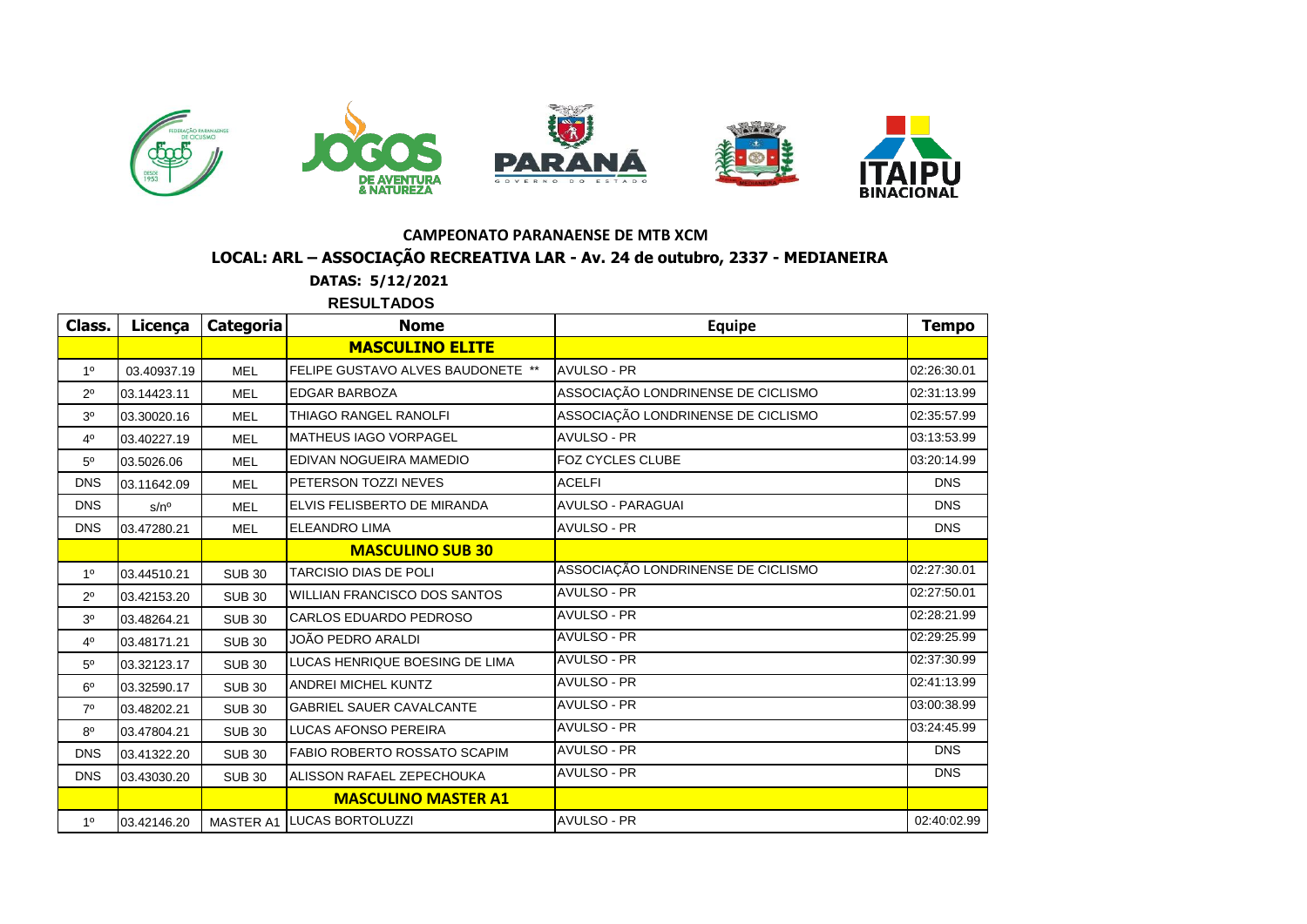| $2^{\circ}$    | 03.35295.18 | MASTER A1        | <b>GUSTAVO MANGANARO DE SOUZA</b>         | ASSOCIAÇÃO LONDRINENSE DE CICLISMO   | 02:40:05.99 |
|----------------|-------------|------------------|-------------------------------------------|--------------------------------------|-------------|
| 3 <sup>o</sup> | 03.817.04   | <b>MASTER A1</b> | <b>MAYCON CAPOIA DA SILVA</b>             | <b>AVULSO - PR</b>                   | 02:50:18.99 |
| 4 <sup>0</sup> | 03.46083.21 |                  | MASTER A1 LUCAS WILLIAM DA SILVA ALVES    | <b>AVULSO - PR</b>                   | 03:50:18.99 |
| $5^{\circ}$    | 03.47281.21 | <b>MASTER A1</b> | FERNANDO DOS SANTOS NASCIMENTO            | <b>AVULSO - PR</b>                   | 03:51:11.99 |
|                |             |                  | <b>MASCULINO MASTER A2</b>                |                                      |             |
| $1^{\circ}$    | 03.46261.21 | <b>MASTER A2</b> | LEANDRO KAVILHUKA                         | AVULSO - PR                          | 02:39:50.99 |
| $2^{\circ}$    | 03.26363.15 |                  | MASTER A2 HENRIQUE MAGRANI DE SOUZA       | <b>AVULSO - PR</b>                   | 02:44:55.99 |
| 3 <sup>o</sup> | 03.41434.20 |                  | MASTER A2 FERNANDO IRMER                  | ASSOCIAÇÃO INGÁ BIKE TEAM            | 02:56:30.99 |
| 4°             | 03.36976.18 |                  | MASTER A2 DEOCLECIO MUNHÃO PEREIRA        | ASSOCIAÇÃO LONDRINENSE DE CICLISMO   | 03:07:05.99 |
| $5^{\circ}$    | 03.48203.21 |                  | MASTER A2 JEFERSON LAZARIN DE LIZ         | <b>AVULSO - PR</b>                   | 03:23:05.99 |
| $6^{\circ}$    | 03.30878.17 |                  | MASTER A2 CRISTIANO DOS SANTOS NASCIMENTO | PREFEITURA MUNICIPAL DE MANOEL RIBAS | 03:38:16.99 |
| <b>DNS</b>     | 03.47332.21 |                  | MASTER A2 SEBASTIÃO DA COSTA CRUZ FILHO   | ASSOCIAÇÃO LONDRINENSE DE CICLISMO   | <b>DNS</b>  |
|                |             |                  | <b>MASCULINO MASTER B1</b>                |                                      |             |
| $1^{\circ}$    | 03.29746.16 | <b>MASTER B1</b> | <b>MARCELO AUGUSTO PABIS</b>              | <b>AVULSO - PR</b>                   | 02:25:59.01 |
| $2^{\circ}$    | 03.47327.21 |                  | MASTER B1 NEWTON GUILHEN MARTINS          | ASSOCIAÇÃO LONDRINENSE DE CICLISMO   | 02:31:34.99 |
| 3 <sup>o</sup> | 03.33214.17 |                  | MASTER B1 EDEMILSON GARCIES CHOTI         | <b>AVULSO - PR</b>                   | 02:40:45.99 |
| $4^{\circ}$    | 03.25602.15 |                  | MASTER B1 VOLNEI MAIA DANIEL              | <b>AVULSO - PR</b>                   | 02:45:29.99 |
| <b>DNS</b>     | 03.46198.21 |                  | MASTER B1 FABIO ALFREDO DE OLIVEIRA       | PREFEITURA MUNICIPAL DE MANOEL RIBAS | <b>DNS</b>  |
| <b>DNS</b>     | 03.46094.21 |                  | MASTER B1 AGNALDO JORGE DA SILVA          | AVULSO - PR                          | <b>DNS</b>  |
|                |             |                  | <b>MASCULINO MASTER B2</b>                |                                      |             |
| $1^{\rm o}$    | 03.25230.15 | <b>MASTER B2</b> | ALESSANDRO HENRIQUE BANA PAILO            | INGÁ BIKE TEAM                       | 02:33:11.99 |
| $2^{\circ}$    | 03.41734.20 |                  | MASTER B2 ANDRE RICARDO FRANCO            | AVULSO - PR                          | 02:41:36.99 |
| 3 <sup>o</sup> | 03.35031.18 |                  | MASTER B2 PAULO SERGIO FERNANDES          | INGÁ BIKE TEAM                       | 03:20:03.99 |
| $4^{\circ}$    | 03.30275.16 |                  | MASTER B2 ADEMIR LUIZ KUNKEL              | CLUBE MARINGAENSE DE CICLISMO        | 03:58:13.99 |
| <b>DNS</b>     | 03.40948.19 |                  | MASTER B2 LEONILCIO DE JESUS MOURA        | AVULSO - PR                          | <b>DNS</b>  |
| <b>DNS</b>     | 03.138.04   |                  | MASTER B2 MARCIO REIS DOS SANTOS          | AVULSO - PR                          | <b>DNS</b>  |
| <b>DNS</b>     | 03.42110.20 |                  | MASTER B2 RICARDO DA SILVA PRATES         | AVULSO - PR                          | <b>DNS</b>  |
|                |             |                  |                                           |                                      |             |
| $1^{\circ}$    | 03.11114.10 |                  | MASTER C1 MAURÍCIO RIBAS SACCANI          | ASSOCIAÇÃO LONDRINENSE DE CICLISMO   | 03:22:36.99 |
| $2^{\circ}$    | 03.2695.05  |                  | MASTER C1 SANDRO MARCELO DA ROCHA         | ASSOCIAÇÃO LONDRINENSE DE CICLISMO   | 03:38:44.99 |
|                |             |                  |                                           |                                      |             |
| $1^{\circ}$    | 03.11024.09 |                  | MASTER C2 CÉSAR AUGUSTO MORENO            | CLUBE MARINGAENSE DE CICLISMO        | 02:44:33.99 |
| $2^{\circ}$    | 03.32166.17 | MASTER C2        | OSNI JOSE HEERDT                          | <b>AVULSO-PR</b>                     | 03:33:28.99 |